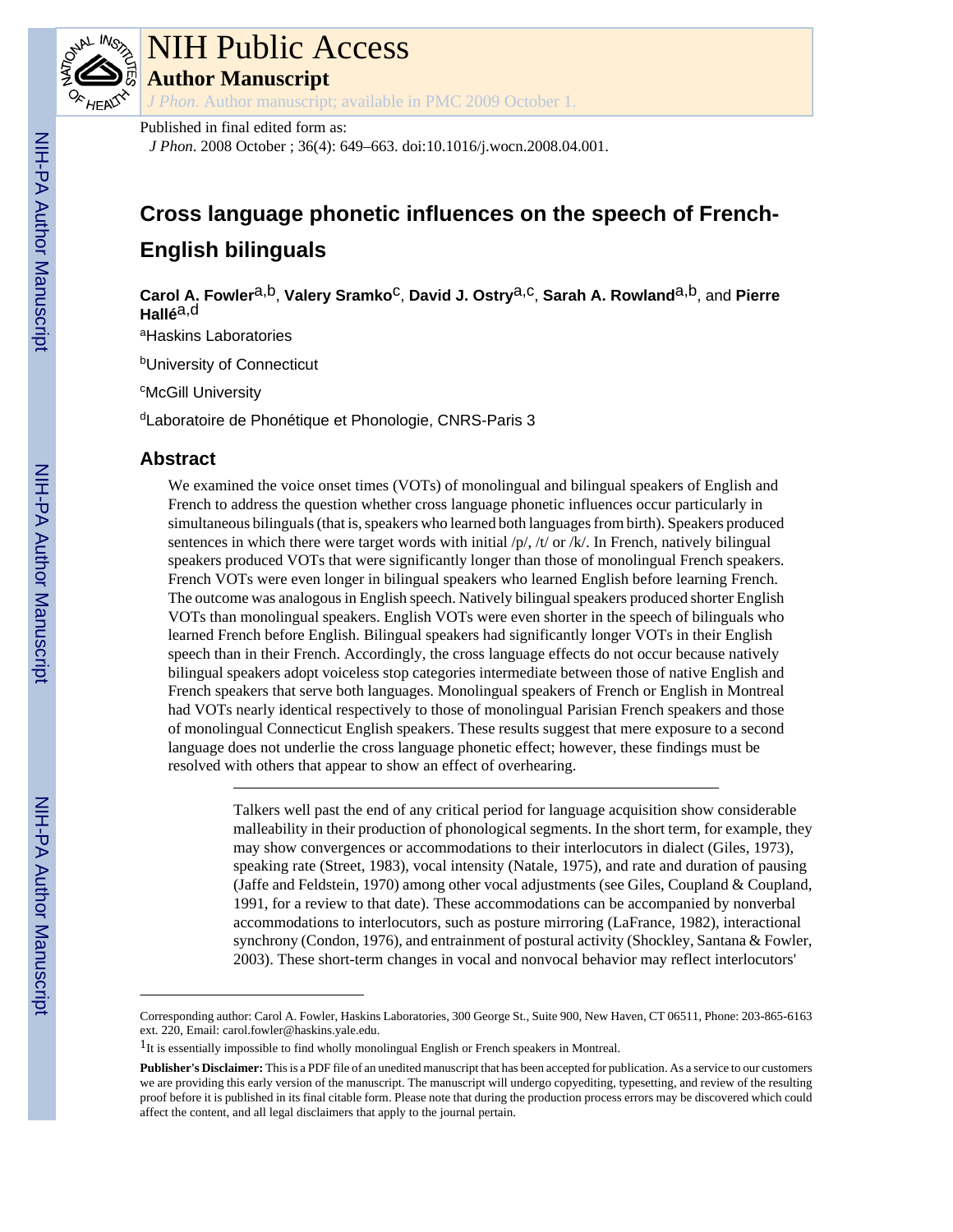efforts to coordinate their activities in the service of conjoint goals (e.g., Clark, 1996), a speculation supported by findings of divergence in vocal behavior under conditions in which interlocutors may experience hostility toward one another (e.g., Bourhis & Giles, 1978; Labov, 1963).

Somewhat (Sancier & Fowler, 1997) and considerably (Flege, 1987) longer term reflections of learning well past any critical period also occur. In an exploration of the speech of a single bilingual speaker of Brazilian Portuguese (her first language or L1) and English (L2, learned beginning at age 15 years), Sancier and Fowler found changes in the voice onset times (VOTs) of the speaker's voiceless stops in both languages as a function of the ambient language. Portuguese has uniformly unaspirated (short-lag) voiceless stops; in stressed, syllable-initial position, English has aspirated (long-lag) voiceless stops. When the bilingual speaker's speech was recorded after she had spent several months in Connecticut speaking English almost exclusively, her VOTs in both Portuguese and English were significantly longer than in recordings collected immediately after a two month stay in Brazil. Of interest in this study was the finding that parallel changes took place in the speaker's two languages even though she was a "serial bilingual"—that is, she spoke only English in the US and only Portuguese in Brazil. This suggests a psychological link between similar categories (compare, e.g., Flege, 1995) in the two languages—that is, categories in the two languages that bilingual speakers consider to be variants of the same phonological segment.

Flege (1987) reported evidence that phonological learning among adults occurs in the longer term still. He studied the VOTs of native speakers of French or English who had spent, on average, about 12 years in Chicago and Paris, respectively. Four of the seven French speakers in Chicago were married to native speakers of English; for all of them, English was their principal language. All of the native English speakers in Paris were married to native French speakers, and French was their principal language. It is not surprising that, among the native French speakers in Chicago, VOTs of English /t/ were shorter than those of monolingual English speakers (49 ms vs 77 ms, respectively). It is of greater interest that the VOTs of their French /t/ were longer than those of monolingual French speakers (51 ms vs 33 ms). Findings from English speakers in Paris were complementary. Their French VOTs were longer than those of monolingual French speakers (43 ms vs 33 ms). Their English VOTs were shorter than those of monolingual English speakers (49 ms vs 77 ms). It is less clear in these data than in those of Sancier and Fowler that the speakers had distinct categories in their two languages. Another difference in the data is the probable magnitude of the shifts in VOT. If we estimate the French speakers' "before-immersion" VOTs from those of the monolingual French speakers, their French VOTs shifted by about 18 ms on average. English speakers shifted by 28 ms. This is considerably more than the 5-6 ms shifts observed by Sancier and Fowler, and it probably reflects the much longer immersion times (12 years vs 2-4 months). Thus, phonological learning can occur, probably over a period of years, and the learning can affect production of the well-established L1 as well as the less entrenched L2.

In the studies by Flege (1987) and Sancier and Fowler (1997), parallel changes occurred in L1 and L2. For example, when Sancier and Fowler's participant, in an English-speaking environment, produced aspirated voiceless English stops with longer VOTs than when she was in a Portuguese environment, her unaspirated voiceless stops of Portuguese also lengthened. In order for parallel changes to be identifiable as such, the two languages must have categories that are, somehow, identified with one another. Flege (e.g., 1995) refers to this as "equivalence classification." That is, although the (short-lag) voiceless stops of Portuguese and French are not identical to the (long lag) voiceless stops of English, speakers appear to treat them as variants of one another that are, in some way, linked cognitively.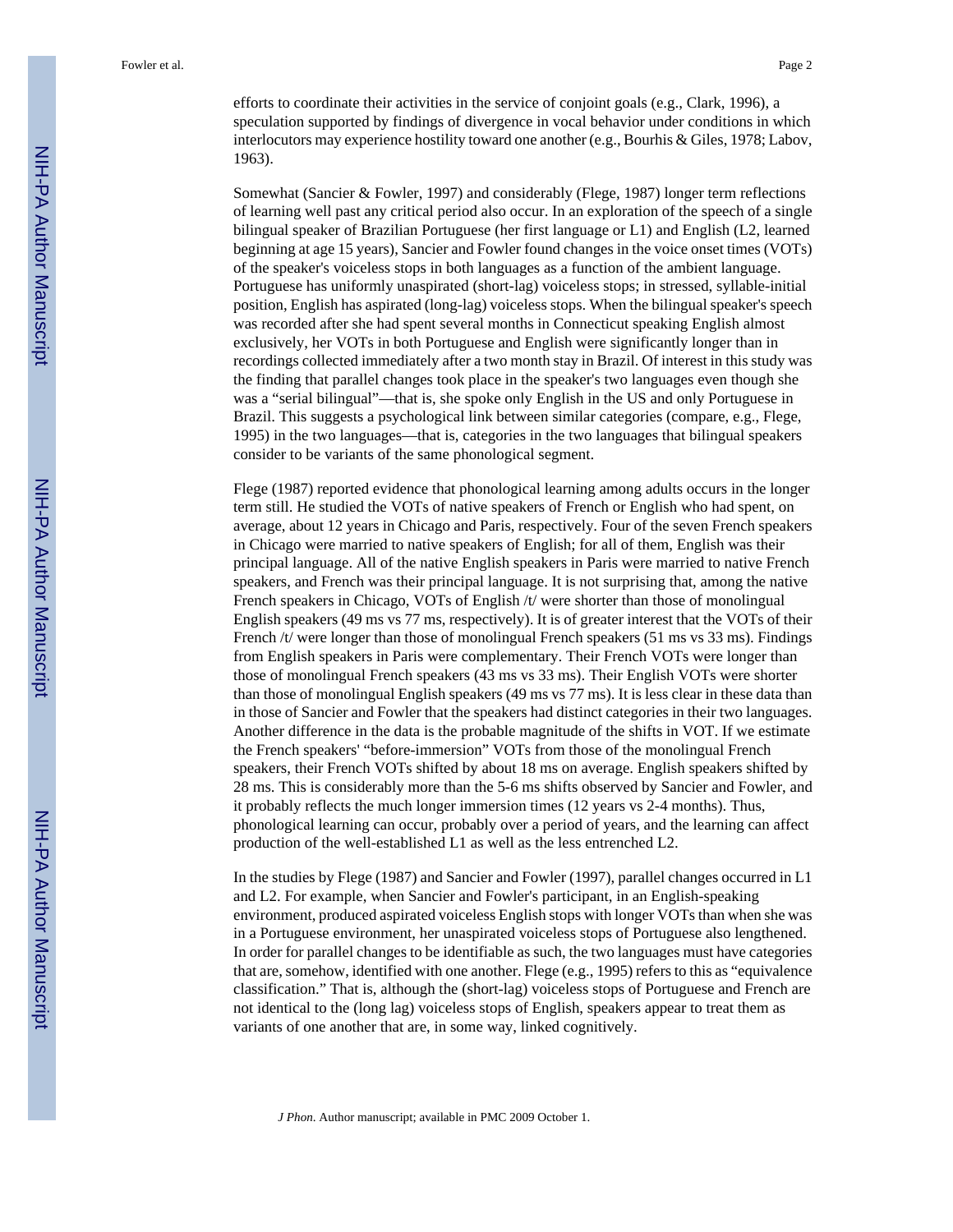language and English the second. Speakers varied in English proficiency, and Flege and Eefting found *shorter* VOTs in Dutch voiceless stops of speakers who were more, as compared to less, proficient speakers of English. That is, as their proficiency in English grew, they produced unaspirated Dutch stops that were dissimilated, and thus more different from the aspirated English stops, than productions of native Dutch speakers who were less proficient in English

Flege and Eefting (1987) interpreted both findings, those of assimilation of similar segments in L1 and L2, and those of dissimilation, in terms of Flege's Speech Learning Model (SLM, e.g., Flege, 1995). In the model, L2 learners may or may not notice phonetic differences among similar phones in two languages. Formation of a distinct category for an L2 phone will be blocked by equivalence classification if phones are sufficiently similar. This does not mean that the phones in the two languages will be produced identically, however. The language user may notice, for example, a difference in VOT distributions. In any case, if a new category is not formed, production of phones in one or both languages will assimilate. If, in contrast, a new category for an L2 phone *is* established—that is, if equivalence classification does not occur--an L1 category (such as the voiceless stop categories of Dutch in the study by Flege and Eefting (1987) may be deflected away from that of monolingual speakers of L1 to maintain a contrast with the similar L2 phone category.

The preceding studies and many others show the malleability of production (and perception) of phonetic categories among language users who are well beyond any critical period for language acquisition. Malleability may be observed because the L2 is in the process of being learned or (for example in the studies by Sancier and Fowler (1997) and by Flege (1987), because the speaker's language environment changes. The malleabilities that are observed suggest that consequences of learning that support L1 and L2 language use are not independent.

What of mature speakers who are simultaneous bilinguals in a stable language environment? That is, what of speakers who learn two languages from birth and who are not subject to the sources of malleability just described? Do their language systems achieve a measure of independence so that their speech in both languages is like that of monolingual speakers? This is the first question that our research addresses.

Relatedly, Mack (1989) tested the production and perception in English of /d/-/t/ and /i/-/I/. Bilingual speaker-listeners learned both French and English at an early age, but considered themselves more proficient in English. Their perceptions and productions of stops and vowels were compared to those of monolingual speakers. Mack found very limited evidence of differences between the groups. In perception, bilingual listeners had less steep identification functions for  $\frac{d}{-t}$  (which differed in VOT) than monolingual listeners and an identification boundary along the /i/-/I/ continuum closer to the /i/ end of the continuum. (This is consistent with an effect of their experience with French, which has a more peripheral  $/i$  than English.) However, otherwise identification functions were the same for the two groups, and there were no group differences in discrimination. In production, there were almost no differences at all. The only notable difference occurred in /i/ productions where bilingual speakers produced a decrease of 50 Hz or more in F2 from vowel mid- to endpoint with greater frequency than did monolingual speakers. These findings suggest that early bilinguals may have memory systems for their two languages that are substantially, although not entirely, independent of one another.

Guion (2003) found largely compatible findings among native speakers of highland Ecuadorian Quichua and Spanish. Her speakers learned Spanish at various ages; however, of particular interest here are the native speakers of both languages. The dialect of Quichuan spoken by her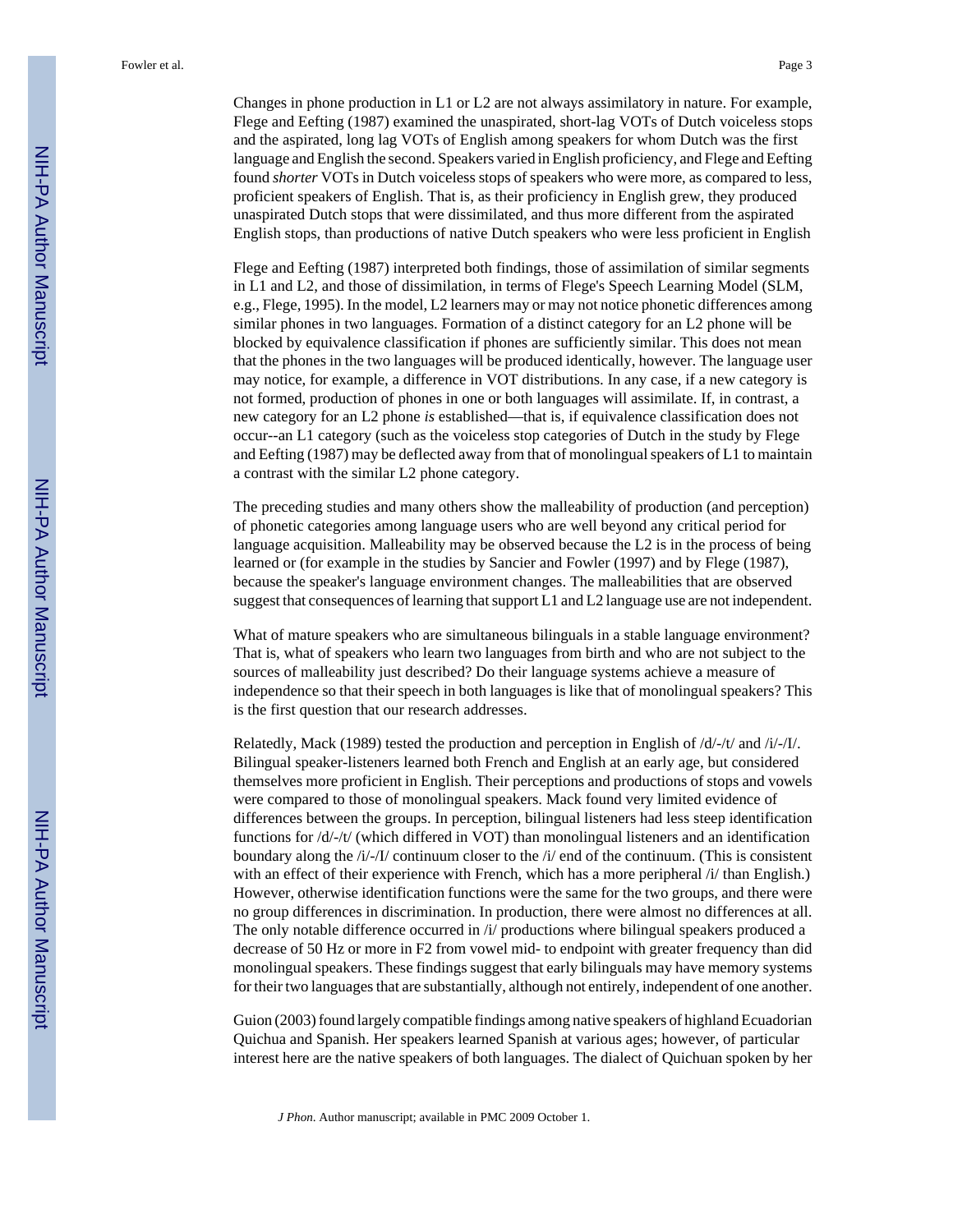speakers has three vowels transcribed phonetically as [I], [U] and [a]. Spanish has five vowels [i]. [e], [o], [a], and [u]. Guion found that four of five simultaneous bilingual speakers distinguished Quichuan [I] from both Spanish [i] and [e] in their productions. Only one of those speakers distinguished Quichuan [U] from both Spanish [o] and [u]; the others distinguished the Quichuan vowel from one of the two Spanish vowels. In a further statistical comparison, she found that simultaneous bilinguals speaking Spanish produced vowels that were not distinct from those of monolingual Spanish speakers. Accordingly, as Mack (1989) had found for early bilinguals, the simultaneous bilinguals of this study had phonological systems that were largely, but not entirely independent in the two languages.

Sundara, Polka and Baum (2006) identify Guion's (2003) study as the only one to date that has provided acoustical assessments of the speech of simultaneous bilinguals (Mack's speakers being "early" bilinguals). They provided another assessment, closely related to our study. They provided acoustical comparisons of the speech of six monolingual speakers of Canadian English, of six monolingual Canadian French speakers and of five simultaneous Canadian English and French speakers. As in our study, they examined the voiceless stops in the two languages. They provided a number of measures, including the measure on which we focus, VOT.

They found a number of measures on which monolingual speakers of English and French differed in their productions of /d/ and /t/. Whereas the French speakers prevoiced all of their productions of /d/, 95% of monolingual English speakers' /d/s were produced with a short lag VOT. Whereas 100% of productions of /t/ by monolingual French speakers had short lag VOTs, 100% of English tokens had long lag VOTs (greater than 30 ms). English speakers had lower relative burst intensities (that is, maximum vowel intensity minus burst intensity) than French speakers, higher mean burst frequencies. smaller standard deviations of burst frequencies, no consistent language differences in skewness, and higher kurtosis in English.

Comparing the simultaneous bilinguals speaking English and French with respective monolingual speakers, they found a few differences. First, bilinguals produced English /d/ with prevoicing on 74% of tokens, considerably more frequently than monolingual English speakers. Their English /t/ productions and French /t/ and /d/ were like those of monolingual speakers in VOT. In respect to relative burst intensity, they showed the same language difference as the monolingual speakers, but for /t/ only; relative intensity was the same for French and English /d/. In contrast to monolingual speakers, bilingual speakers showed no difference in burst frequency across the languages. They showed nearly the same language differences or lack thereof in respect to standard deviation, skewness, and kurtosis of burst frequency.

In our research, we will extend this investigation to a larger sample of monolingual and bilingual speakers to investigate VOT production further. Our main interest, like that of Sundara, et al., is in simultaneous bilinguals; however, we include samples of English- and French-L1 bilinguals as well. A focus on VOT may appear an odd choice given the findings of Sundara, et al. that simultaneous bilinguals did not differ from English and French monolinguals on this measure (in production of  $\frac{d}{dx}$  and  $\frac{d}{dx}$ ). In that study, both English speaking groups showed long lag VOTs on /t/ that were nonsignificantly different in duration, and both French speaking groups showed uniformly short lags in production of /t/ that did not differ significantly in duration.

We chose to look at voiceless VOTs, because of our findings in the study by Sancier and Fowler (1997) in which our speaker, a mid to late (age 15 years) learner of English, showed significant changes in her English and Portuguese voiceless VOTs due to changes in the language environment. These differences, though small (5-6 ms), were statistically significant and were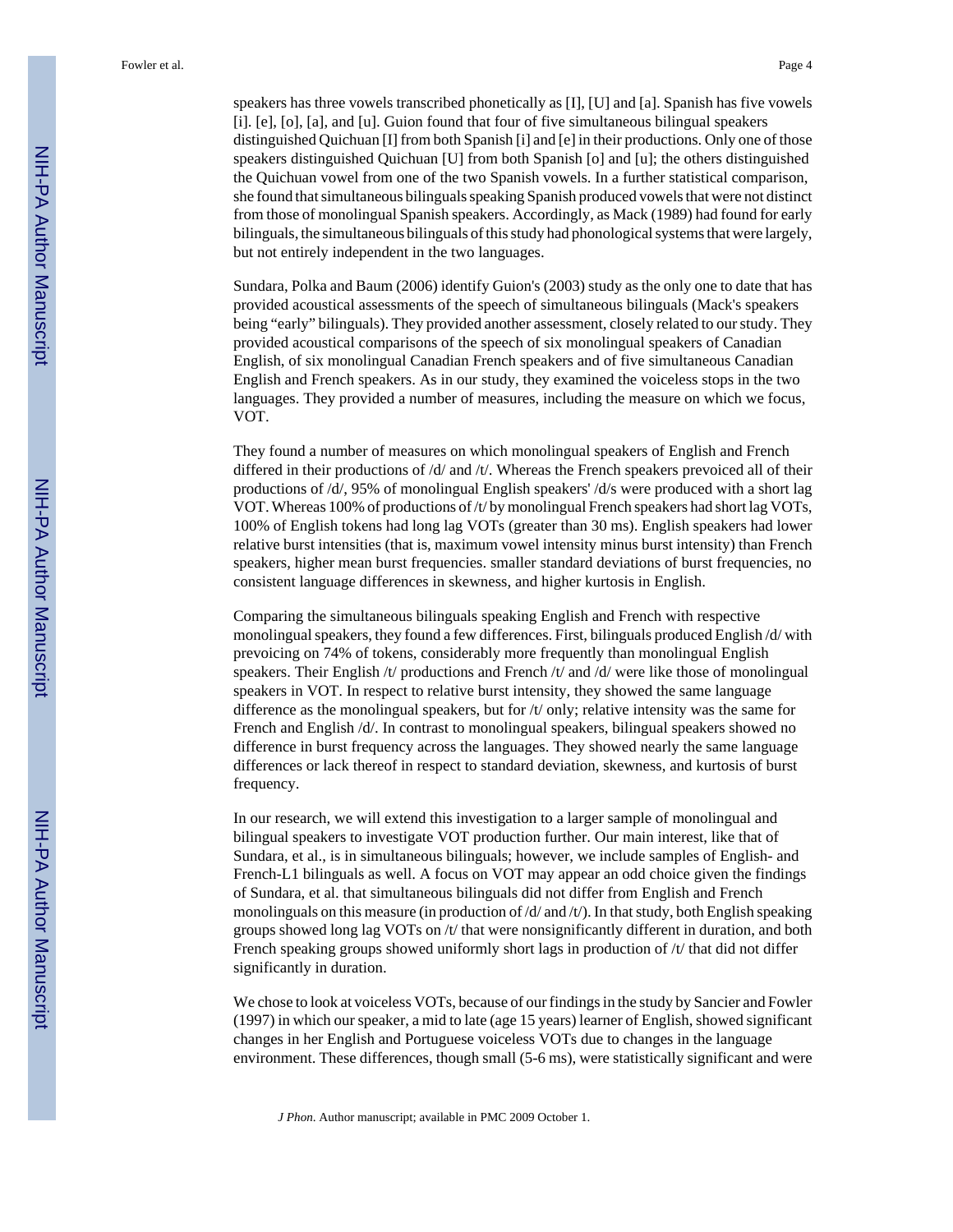We were interested in a second issue in addition to that of the independence of the language systems of simultaneous bilinguals as indexed by VOT. A few studies have asked whether exposure to a language that one does not speak or understand has an impact either on learning the language of exposure at a later date or on production of the native language.

As to the former issue, Au, Knightly, Jun, and Oh (2002) and Knightly, Jun, Oh and Au (2003) studied the Spanish language skills of native English speaking college students in second year Spanish classes. Half of the participants had been exposed to Spanish without learning it or speaking it during early childhood; the other half had not. In a comparison with the speech of native Spanish speakers, the researchers found near native-like VOTs among overhearers, but significantly longer VOTs among the other Spanish learners. In addition, overhearers produced more lenition of medial voiced stops, a characteristic of Spanish, than did non-overhearers, but less than native speakers. Likewise, judgments of accent were intermediate for overhearers between judgments of native Spanish and non-overhearers' speech. On measures of morphosyntactic knowledge, overhearers and nonoverhearers were equivalent, and both showed lower performances than that of native speakers.

In short, these two studies show evidence that mere overhearing of a language that one does not speak or understand can have an impact on production of phonetic segments in the language when it is learned, but no measurable impact on learning of morphosyntactic properties of the language. We address phonetic production by comparing the VOTs of monolingual French speakers in Paris and those of monolingual English speakers in Connecticut, respectively to monolingual speakers of French and English in Montreal. We expect the latter two groups to be exposed to the language they do not know to a greater extent than the Paris and Connecticut speakers.

Relatedly, Caramazza and Yeni-Komshian (1974) compared the VOTs of monolingual French speakers in Nantes, France and Montreal, Canada. They found, for voiced consonants, a lower frequency of voicing leads and a correspondingly higher frequency of short lags in the Canadian speakers than in the speakers from France. This difference may reflect an influence of English in which (initial) voiced stops are infrequently prevoiced. Compatibly, Canadian French speakers had longer voiceless VOTs than speakers from France, as if their voiceless stops in French were attracted toward the long-lag VOTs of voiceless stops in English. The investigators also compared the VOTs of monolingual English speakers in Montreal to published data on VOTs of monolingual English speakers not exposed to French and found no differences. They ascribed the difference in outcome in the speech of Canadian speakers of French and English to the fact that, in Montreal (at that time), "Canadian French is an island in a sea of English" (p. 244). However, another possibility is that published data on English was less comparable to that collected on Canadian English speakers than were the French data collected comparably in France and Canada. Our study provides a fairly direct follow up on that of Caramazza and Yeni-Komshian (1974) in its comparison of monolingual French and English speakers who are and are not exposed to the other language on a frequent basis.

To summarize, our study asks, in its comparison of monolingual and bilingual speakers of French and English in Montreal whether the memory systems supporting production of the two languages are independent. Our index of independence or, as we hypothesize, the lack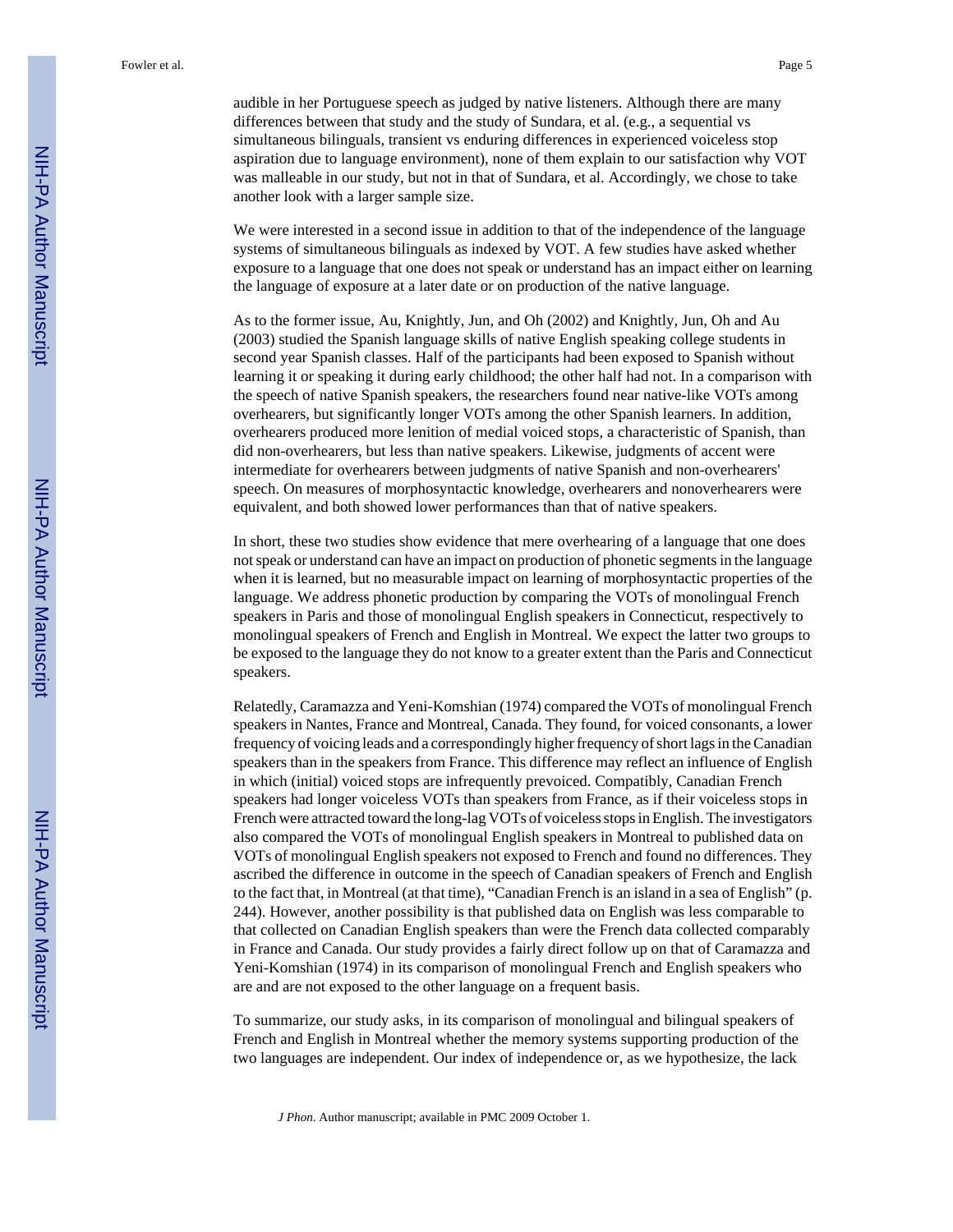thereof, is VOT. We hypothesize that the French VOTs of simultaneous bilinguals in Montreal will be longer than those of monolingual French speakers and that the English VOTs of simultaneous bilinguals will be shorter than those of monolingual English speakers. Second, we assess the impact on the VOTs of monolingual French and English speakers of overhearing a language they do not speak or know. If there is an effect of overhearing, we should find longer VOTs of French monolinguals in Montreal than in Paris, and shorter VOTs of English monolinguals in Montreal than in Connecticut.

#### **Experiment**

#### **Method**

**Participants—**Seventy-eight participants from Montreal were recruited (41 females, 37 males) to participate in the present study. The sample mainly consisted of university students recruited through notices posted on both the McGill University campus and the Université de Québec à Montréal campus, in addition to McGill online classified ads. Participants were compensated 10\$/hour for their time. The mean age of the sample was 25. 6 years (range 18 – 57).

Individuals from five categories of speakers were recruited in Montreal. Key criteria included being born and raised in Quebec or Ottawa and speaking French and/or English fluently, with no to low proficiency in other languages.

*Monolingual English* speakers had English as their native language, went through the English school system in Quebec or Ottawa, predominantly used English on a daily basis (85-100%) including speaking to friends and family, and rated themselves with at least a 6 or 7 on a 7 point Likert scale on their English linguistic competence, and no higher than 4 on their competence in other languages.

*Monolingual French* speakers had French as their native language, went through the French school system in Quebec or Ottawa, predominantly used French on a daily basis (85-100%) including speaking to friends and family, and rated themselves with at least a 6 or 7 on their French linguistic competence, and no higher than 4 on their competence in other languages.

*French/English Bilinguals from birth* ("simultaneous" bilinguals) had both French and English as their native language, went through either the French and/or English school system in Quebec or Ottawa, used both French and English on a daily basis (at least 20% for each language) including speaking to friends and family, and rated themselves with at least a 6 or 7 on both their French and English linguistic competence, and no higher than 4 on their competence in other languages.

*French/English Bilinguals with English as their L1 and French as their L2* had English as their native language and learned French in primary school (typically around 4-5 years old). They went through either the French and/or English school system in Quebec or Ottawa, used both French and English on a daily basis (at least 20% for each language) including speaking to friends and family, and rated themselves with at least a 6 or 7 on their English linguistic competence and at least a 5 on their French competence and no higher than 4 on their competence in other languages.

*French/English Bilinguals with French as their L1 and English as their L2* had French as their native language and learned English in primary school (typically around 9-10 years old). They went through the French school system in Quebec or Ottawa, used both French and English on a daily basis (at least 20% for each language) including speaking to friends and family, and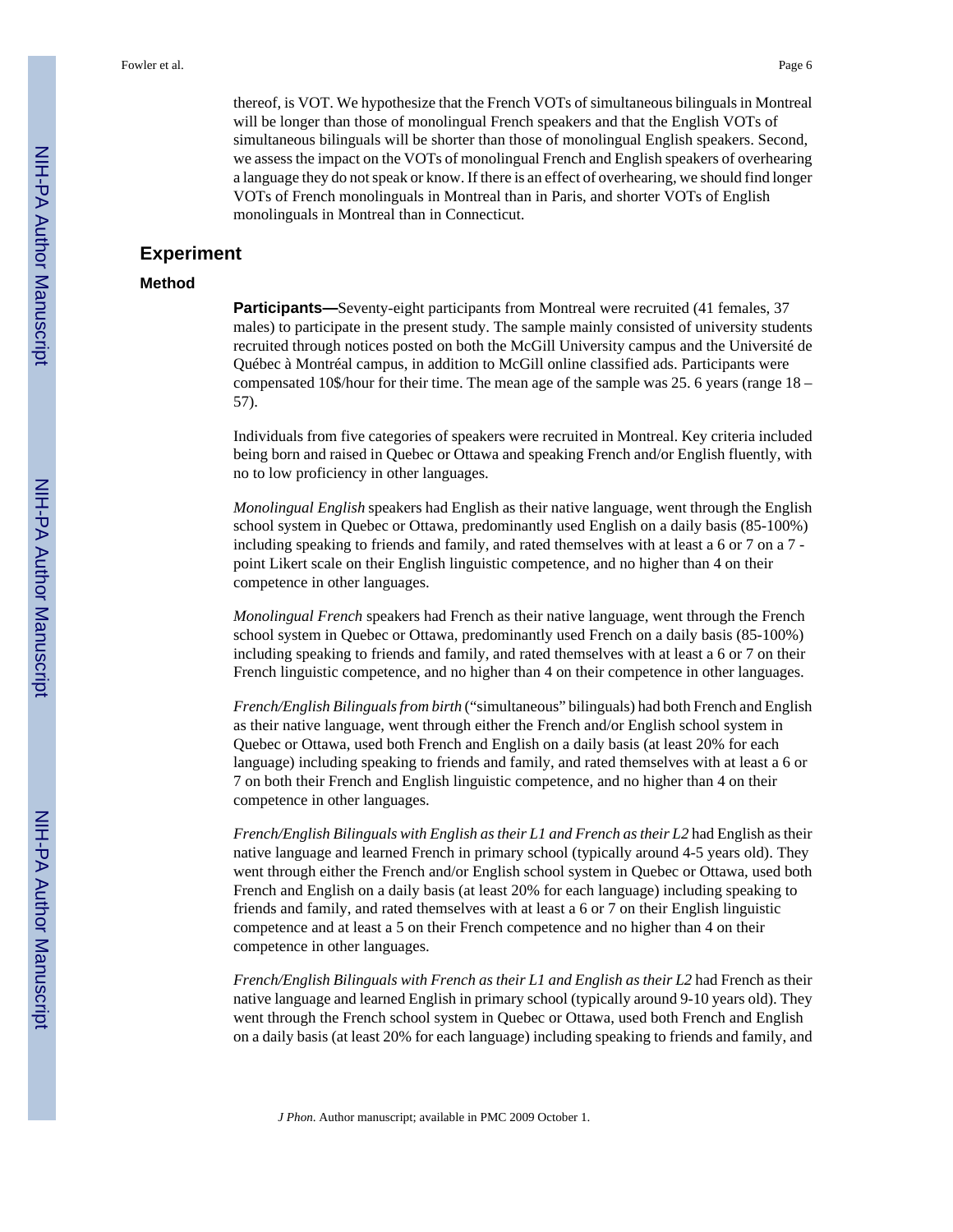rated themselves with at least a 6 on their French linguistic competence and at least a 5 on their English linguistic competence, and no higher than 4 on their competence in other languages.

There were 16 monolingual French speakers, 16 monolingual English speakers, 16 French L1 bilinguals, 15 English L1 bilinguals and 15 natively bilingual speakers.

*Monolingual French speakers in Paris* were 11 speakers (six females, five males) who were recruited through notices posted on the campus of Paris V René Descartes University. All were students at Paris V University and participated voluntarily in the study. The mean age of the sample was 22.7 years (range 19-39). All of them were raised in French monolingual families in the Île-de-France region and used French almost exclusively, including speaking to friends or watching TV (85-100%). Although they took English at school as a (mandatory) second language from the age of 11-13 years, they rated themselves with 4.05 in average (range 2.0-5.6) on their linguistic competence in English, as compared to 7 in French.

*Monolingual English speakers in Mansfield, CT* were 16 students at the University of Connecticut. Whereas most had taken a foreign language in school, none rated their proficiency in that language higher than 4 (mean rating 1.85 among the 12 who had taken a foreign language).

**Stimulus Materials—**The stimulus materials are presented in Appendix A. In each language, they consisted of 10 sentences preceded and followed by three filler sentences. Across the 10 sentences, there were 30 target words, 10 each beginning with /p/, /t/, or /k/. The vowel contexts that followed each consonant (with the number of the syllable in which they appeared indicated) are listed after the sentences in the appendix.

#### **Procedure**

**Montreal:** Advertisements prompted potential participants to contact the experimenters via email or phone. Candidates recruited online were sent an email with a brief description of the study and were asked to either call the experimenter or to reply a few prescreening questions. Once contact was established by phone, a series of questions was asked in order to assess whether the potential subjects fit into one of the five categories of speakers the study aimed to test.

Those who had the linguistic competence and background appropriate for the study were scheduled to come to the laboratory for either a thirty minute session if they were judged as monolingual or two thirty minute sessions if they were considered bilingual. Bilinguals were typically scheduled to have their two sessions at least one day apart, although in a few cases one session was held in the morning and the other in the afternoon. Participants were told that the study involved reading sentences on a computer screen and that their speech would be recorded for later acoustic analysis.

When the English sentences were to be recorded, the task was explained in English by a bilingual experimenter. When the French sentences were to be recorded, the task was explained in French by the same experimenter. After signing the consent form, participants sat at a desk facing a computer screen with a microphone (Sennheiser) placed at a distance of about 15 cm from their mouth. The sampling rate was set at 44,1000 Hz for the majority of participants with a low pass filter at 22,000 Hz. The first six data sets were collected at a 10,000 Hz sampling rate and low pass filtered at 5000 Hz. Participants were told to read the sentences presented on the computer screen at a natural pace, speaking neither too quickly nor too slowly. They were asked to speak clearly. Sentences were presented on a computer screen one sentence at a time in a random order. In each session the sentence set was presented three times in different orders,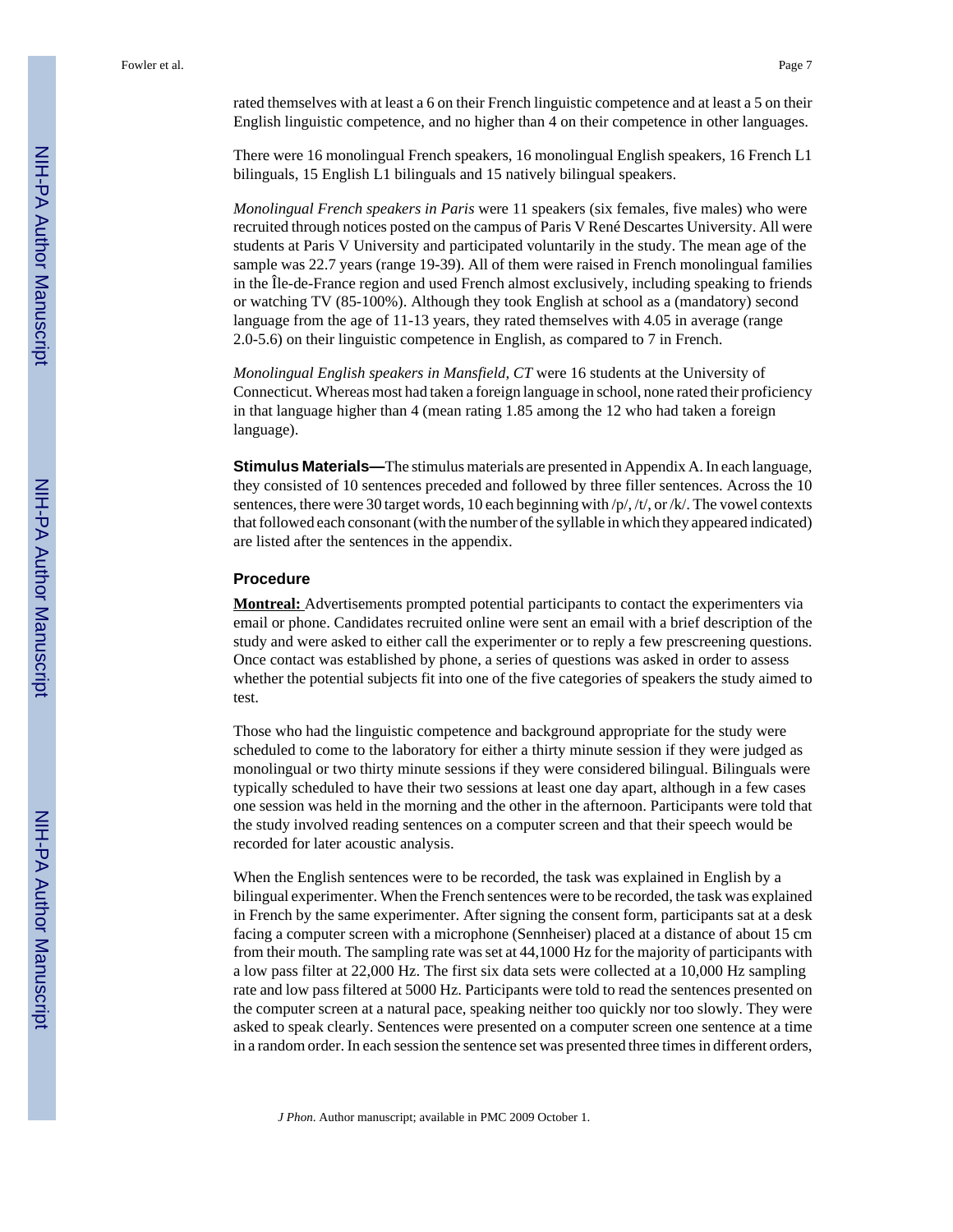yielding a data set of 90 target utterances. If speakers made speech errors in producing a sentence, they repeated it before moving on.

In order to increase attendance to the second testing session among bilinguals, the first session was typically in their native language. That is, for bilinguals with English as their L1, the first session was typically in English and the opposite was true for bilinguals with French as their L1. For individuals with both French and English as native languages, the order was varied.

**Paris:** The same format of visual presentation was used in Paris. The sampling rate was set to 16,000 Hz, with low-pass filtering at 8,000 Hz. The instructions were given in French.

**Mansfield:** Procedures in Mansfield were the same as those in Montreal except that no phone interviews were conducted. Questionnaires were administered in the same session in which students provided recordings of our stimulus materials.

*VOT measurements:* Measurements of VOT were made from waveforms using an algorithm written by Guillaume Houle and modified by Mark Tiede. Each token was displayed in a window with three panels showing the original speech signal, its corresponding broadband spectrogram, and the rectified audio with superimposed RMS. Users placed a marker to the left of visible evidence of a stop burst, and a second marker to the right of apparent voicing onset for the vowel following the voiceless stop. The algorithm used RMS amplitude to identify both the onset of the burst and the onset of voicing. We calculated RMS amplitude on a per sample basis using a moving rectangular window 4 ms in length. Burst onset was first sample that preceded voice onset by 8 ms or more and had a magnitude that exceeded 40% of the RMS maximum. Voice onset was defined as the first sample that exceeded 50% of the maximum RMS for that token. On the infrequent occasions on which the algorithm made an obvious error, users could make corrections in marker placement by hand. Because the vast majority of measures were based on automatic extraction of VOT by the algorithm, which would give the same VOT measures to all users, we did not collect reliability measures across measurers. However, for measures of the Montreal speakers, we did assess the measurement error associated with the algorithm, by comparing measures that included or excluded hand corrections. (Given the outcome, we did not repeat this comparison for Paris and Mansfield speakers.) That is, we compared VOTs obtained only automatically with VOTs that included hand corrections. Across speakers, the average measurement difference was less than 1 ms.

# **Results<sup>2</sup>**

We first focused on our monolingual and simultaneous bilingual speakers of French and English in Montreal to ask whether VOTs in the two languages of simultaneous bilingual speakers were influenced by their other language. Figure 1 shows the data separately for  $/p/$ , / t/ and /k/. Each plot shows mean VOTs  $(\pm 1$  SEM) in French and English for monolingual (light bars) and bilingual speakers. In a three way ANOVA with the within-subjects factor consonant and between-subjects factors language<sup>3</sup> (French, English) and group (monolingual, bilingual), the effect of consonant was highly significant (F(2, 116) = 511.33,  $p < .001$ ) reflecting the expected finding that VOT increases as place of articulation moves back in the vocal tract. Figure 1 also shows that the same pattern of VOTs is observed for all three

<sup>&</sup>lt;sup>2</sup>A reviewer expressed an interest in any sex differences that we might have seen in our data. Because an examination of sex differences was not a goal of our research, and presentation of those findings in the results would deflect attention from the main purposes of the research, we present findings of those analyses in Appendix B. In short, we obtained no findings of interest. In particular, we find no evidence for the finding sometimes obtained (see Whiteside, Henry, & Dobbin, 2004, for a review) that females have longer VOTs than males. More relevantly to our purposes, we find no evidence that females and males differ as a function of bilingual or monolingual language group in their VOTs in French and/or English.<br><sup>3</sup>Note that this factor is a within subjects factor for the bilingual group, but a between subjects factor for the monolingual group.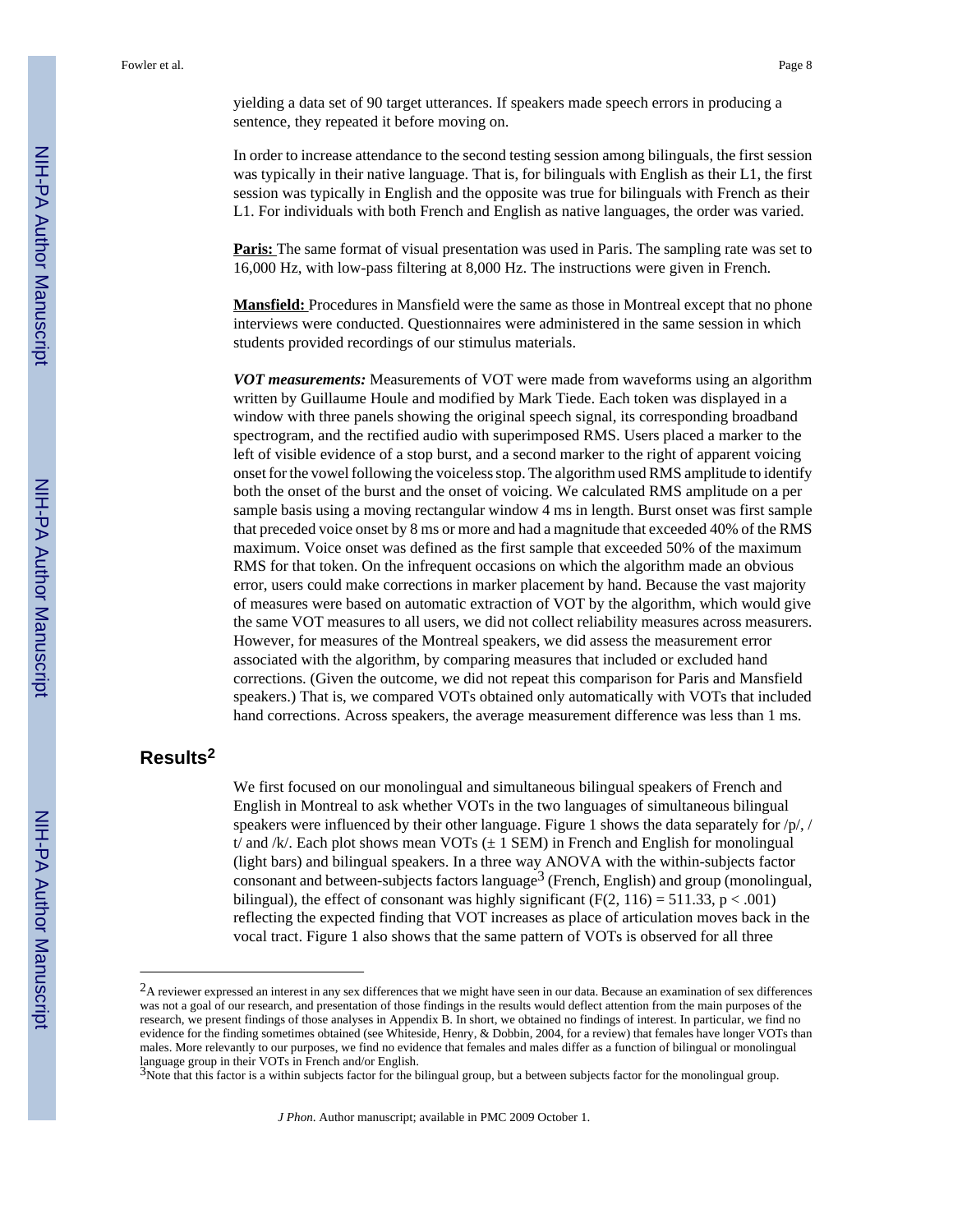consonants  $(F < 1$  for the three-way interaction of consonant by language by group). Accordingly we collapsed over consonants and repeated our analyses in order to focus on differences between languages and monoliingual and bilingual speaker groups. The effect of language was highly significant  $(F(1, 182) = 411.41$ ,  $p < .001)$  reflecting the also expected finding that VOTs of French voiceless unaspirated stops are shorter than English voiceless aspirated stops. The effect of group was not significant  $(F<1)$ . However, the predicted group by language interaction did reach significance (F(1, 182) = 14.19,  $p < .001$ ), with language differences in VOT being smaller for the bilingual speakers than for the monolingual speakers.

In Bonferroni-corrected post-hoc comparisons (collapsed across the three consonants), the 6.6 ms difference in English monolingual vs bilingual VOTs was significant,  $p = .013$ ; the -7.4 ms difference between the French speaking groups also reached significance ( $p = .005$ ).

One additional two way interaction (consonant by language) from the original three-way analysis reached significance (F(2, 116) = 29.64,  $p < .001$ ) probably because the difference in VOT between /t/ and /k/ was much smaller in English (2 ms) than in French (10 ms).

We next looked at all groups of French monolingual and bilingual speakers from Montreal. Figure 2 shows the data. As expected, VOTs are shortest for /p/ and longest for /k/. In an analysis of variance with factors consonant and speaker group, the effect of consonant was highly significant (F(2, 116) = 643.20,  $p < .001$ ). There was also an effect of speaker group (F  $(3, 58) = 14.60$ ,  $p < .001$ ) with monolingual speakers producing the shortest VOTs and English L1 bilingual speakers producing the longest VOTs. In Tukey post-hoc comparisons, aside from the difference between monolinguals and simultaneous bilinguals already described, English L1 bilinguals differed both from French L1 bilinguals and from monolingual speakers (both ps < .001). The interaction of consonant and speaker group did not approach significance (F<1).

Figure 3 provides the complementary findings for groups of Montreal speakers who were speaking English. As for the French VOTs, those for English /p/ were shortest, and those for / k/ generally longest. In an analysis of variance with factors consonant and speaker group, the effect of consonant was highly significant (F(2, 116) = 360.63,  $p < .001$ ). The effect of group was also significant  $(F(3, 58) = 8.17, p < .001)$  with monolingual English speakers showing the longest VOTs and French L1 bilinguals the shortest. In Tukey post-hoc comparisons, the French L1 bilinguals differed from all other groups (largest  $p < .02$ ). In this case, the interaction of consonant and speaker group did reach significance (F(6, 116) = 4.36, p = .001), reflecting the fact that English L1 bilinguals had shorter VOTs for /k/ than /t/ whereas the other groups showed the opposite, and expected, direction of difference.

Another question we can ask about our bilingual speakers is whether they produce French and English voiceless stops with different VOTs. That is, if their VOTs in both languages differ from those of monolinguals in analogous ways, is it because they have only one way of producing /p/, one for /t and one for /k that serves both languages/? In a single overall analysis with factors language and consonant, all three bilingual groups showed highly significant effects of language on VOTs for the same consonant. In every numerical comparison VOTs were longer in the bilinguals' English than in their French consonants, and all pairwise withinconsonant comparisons were highly significant by Bonferroni post-hoc comparisons ( $p < .0001$ ) for all speaker groups and consonants).

To assess effects of overhearing a language otherwise unknown to speakers, we compared the VOTs of Montreal and Parisian French monolinguals and Montreal and Mansfield, CT English monolinguals. In our data, there were no such effects. On average monolingual French speakers in Montreal had VOTs of 24.4 ms; those of the Parisians averaged 26.3 ms, a nonsignificant difference in the wrong direction for the hypothesis. Montreal English monolinguals' VOTs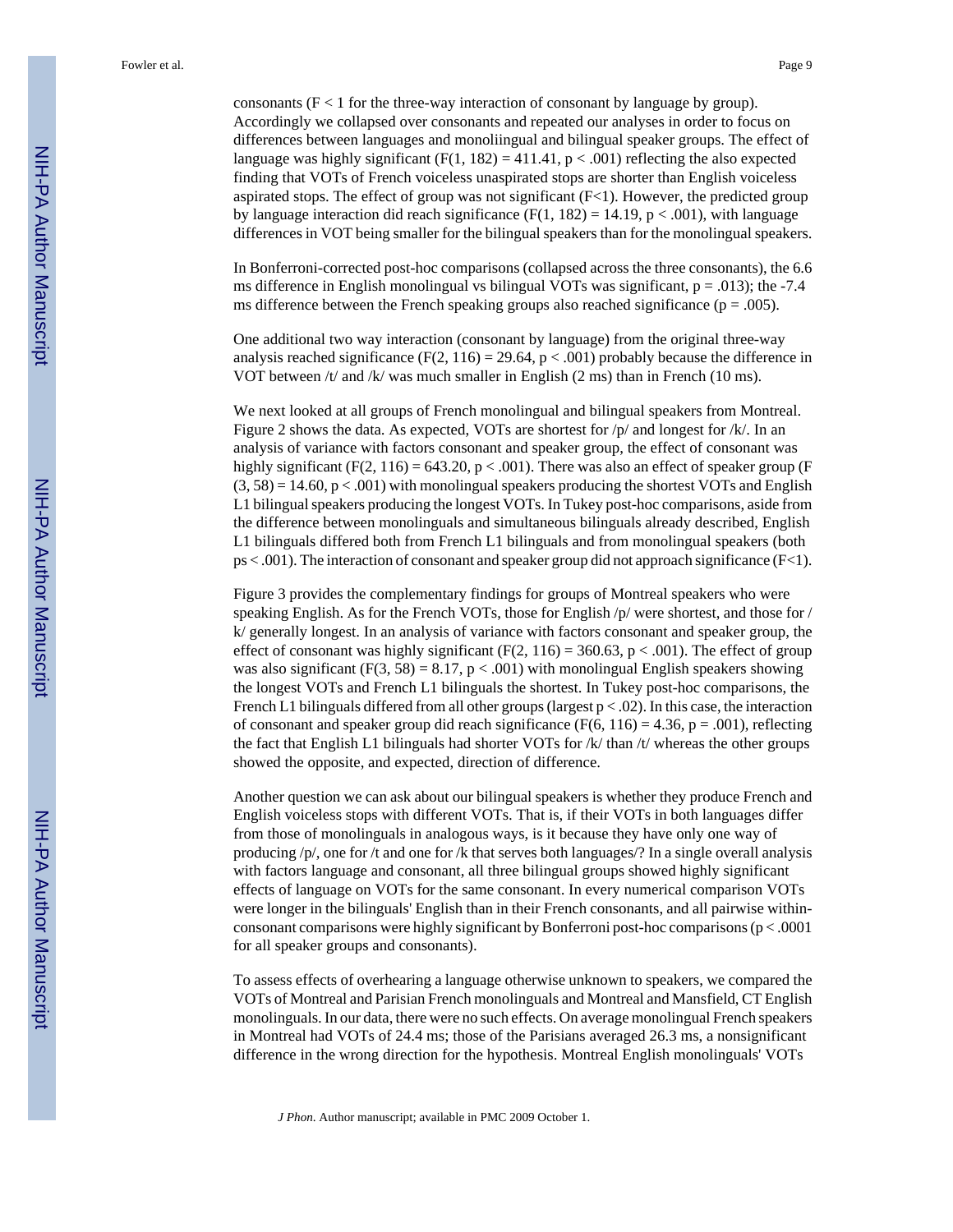averaged 69.1 ms; those of Connecticut speakers averaged 70.4 ms, another nonsignificant difference.

# **Discussion**

Our study was designed to ask whether natively bilingual speakers produce speech in each language that, in a sense, is accented due to an influence from the other language. This might occur, according to Flege's Speech Learning Model (e.g., Flege, 1995), because corresponding members of bilingual language users' sound inventories, in this case, the voiceless stops, are cognitively identified with one another. Our data answer that question in the affirmative. Among French speakers, monolingual speakers produce VOTs that are significantly shorter than those of natively bilingual speakers (and natively bilingual speakers have VOTs that are marginally longer than those of French L1 bilinguals, who should be less influenced by English). The numerical pattern was analogous in English. That is, monolingual English speakers had the longest VOTs, those of English L1 bilinguals were next longest and longer than those of natively bilingual speakers. The difference between the monolinguals' and simultaneous bilinguals' VOTs was marginally significant.

The analogous outcomes in the two languages do not occur because our bilingual speakers produced voiceless stops identically in the two languages. All three groups of bilinguals have distinct voiceless stops in English and French. This finding of a link between, but not a merging of, phones that are phonetically distinct but similar in the two languages of a bilingual speaker is consistent with the concept of "equivalence classification" in Flege's Speech Learning Model as described in the introduction. That is, bilingual speakers treat the phones of L2 that are sufficiently similar to phones in L1 as variants of the L1 phones.

This is the same outcome that Sancier and Fowler (1997) found for their Portuguese speaker. The outcome for the Portuguese speaker is perhaps more striking than the present one, because her English and Portuguese speech both changed when the speaker was exposed to just one of the languages (as it might be expected to as a consequence of equivalence classification). That is, her English VOTs shortened when she was in an environment in which essentially only Portuguese was being spoken. Similarly, her Portuguese VOTs lengthened in an environment when essentially only English was being spoken.

Our outcome on French VOTs is different from that of Sundara, et al. (2006), who found neither numerical nor statistical differences between French simultaneous bilinguals and French monolinguals in production of /t/. Our findings on /t/ paralleled those on /p/ and /k/ in showing significantly shorter VOTs for monolingual speakers. This difference may reflect our larger sample size. It is not obvious that any differences in criteria for identifying simultaneous bilinguals in the two studies could explain the differences in outcome.

Comparisons of monolingual French and English speakers in Montreal with Parisian French and Mansfield, CT English speakers were meant to address the question whether any cross language influences we might find reflected mere exposure to a second language or whether active use of the language was required. Under the assumption that Montreal monolingual French speakers hear more English than do Parisian French monolinguals and under the very likely assumption that monolingual speakers of English in Montreal hear more French than do Connecticut monolinguals, our findings permit a clear interpretation. VOTs were nearly identical for the monolingual French speakers in the two locations; they were also closely similar for the monolingual English groups.

This outcome is different from that of Caramazza and Yeni-Komshian (1974), who found a VOT difference between monolingual French speakers in Montreal and Nantes, France, but no difference between Canadian speakers of English and US English speakers from published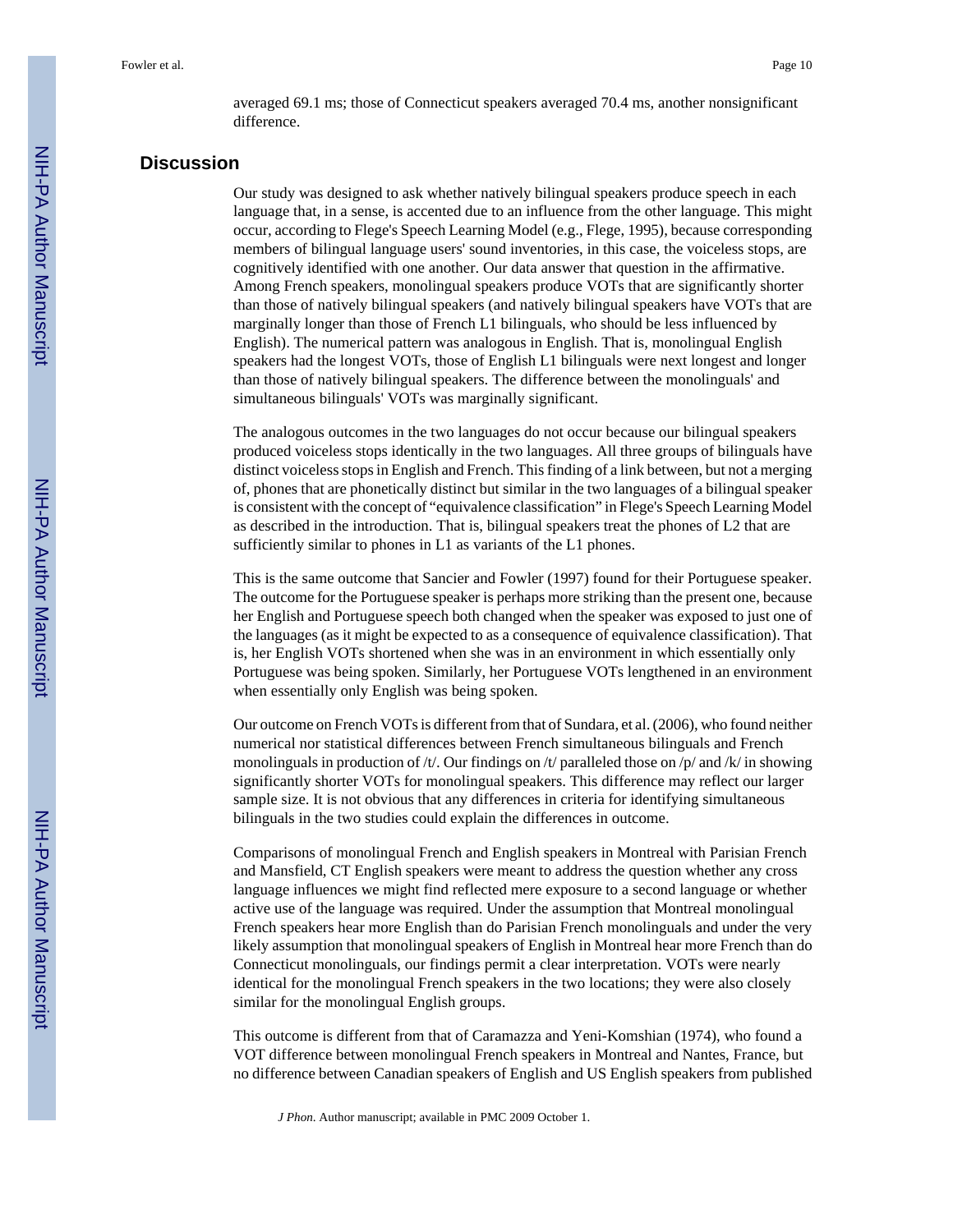data. They ascribed the asymmetry in outcome to the fact that Canadian French speakers were islands in a sea of English speech. This may be less so today than it was 30 years ago. Their outcome with English speakers was similar to ours. However, our null result may be more secure, because we tested participants in Connecticut and Quebec with the same materials whereas they compared Canadian English speaker in their sample with published data.

Although Au, et al. (2002) and Knightly, et al. (2003) also found effects of overhearing on speech production, their findings were on learning the phonological categories of an L2 and so are not directly relevant to the findings of the present study.

Our findings help to strengthen evidence that cross language phonetic influences do occur in the speech of bilingual speakers. However, they do not help to establish why they occur, except in suggesting that the influences occur only or primarily when a speaker actively uses another language. Understanding would be improved if we knew more about the nature of the influences that occur. For example, is the influence, in fact, restricted to phonetic segments that language users detect as corresponding in the two languages, as the Speech Learning Model suggests? It is intuitively unlikely that a bilingual speaker of a click language, such as Zulu, and a language without clicks, such as English or French, would be influenced either *in* click production or *by* click production in uttering nonclick sounds in the other language. However, imagine a speaker of Hawaiian and of English. Hawaiian has unaspirated /p/ and /k/, but no unaspirated alveolar or dental stop (Maddison, 1984). English has (stressed syllable initial) aspirated voiceless stops that include /t/, an alveolar. Based on the present findings, we would expect the Hawaiian  $/p/s$  and  $/k/s$  of the hypothetical Hawaiian bilingual to be more aspirated (to have longer VOTs) than those of a monolingual Hawaiian speaker. And we would expect the English /p/s and /k/s to have shorter VOTs than those of monolingual English speakers. But what about English /t/? It does not correspond with any Hawaiian consonant. So one possibility is that the speaker's VOTs of /t/ would not be shorter than those of a monolingual speaker. However, /t/ belongs to a system of aspirated voiceless stops. If VOTs of /p/ and /k/ are affected by speakers knowing a language with unaspirated  $/p/s$  and  $/k/s$ , perhaps those of / t/ would be as well.

A related question is, if speaking a second language leads to phonetic influences on a first language, why do the segments of a given language not cause other segments in that language to drift? (Or, perhaps the question is *whether* the segments of a language cause one another to drift.) In Hindi, for example, aspirated and unaspirated voiceless stops are distinct phonemes. Why is each kind of stop not influenced by the other? If that is the right question (as opposed to: Is each kind of stop influenced by the other?), one answer might again resort to equivalence classification. For speakers of Hindi, aspirated and unaspirated /p/, for example, are not identified as variants of the same consonant (in the same way that English aspirated and unaspirated /p/ are so identified by speakers of English). Perhaps an influence is only exerted by segments identified as variants of the same consonant or vowel. If the better question is whether the segments of a given language can influence one another, we might ask whether monolingual speakers of Hindi have longer unaspirated stop VOTs and shorter aspirated stop VOTs than monolingual speakers of languages that, respectively, only have unaspirated or only aspirated voiceless stops. Do aspirated stops in English have shorter VOTs, because of their correspondence with unaspirated stops that occur in other positions in a word, shorter than in languages that only have aspirated stops?

A final question to raise here is what the dimensions are along which cross language phonetic influences occur. There has been a fairly intensive (albeit not exclusive) interest in VOT, perhaps because it is easy to measure acoustically. Does an influence occur on place of articulation? For example, do speakers of two languages, one of which has alveolar and one dental stops, produce the alveolar stops with a more forward place of articulation and the dental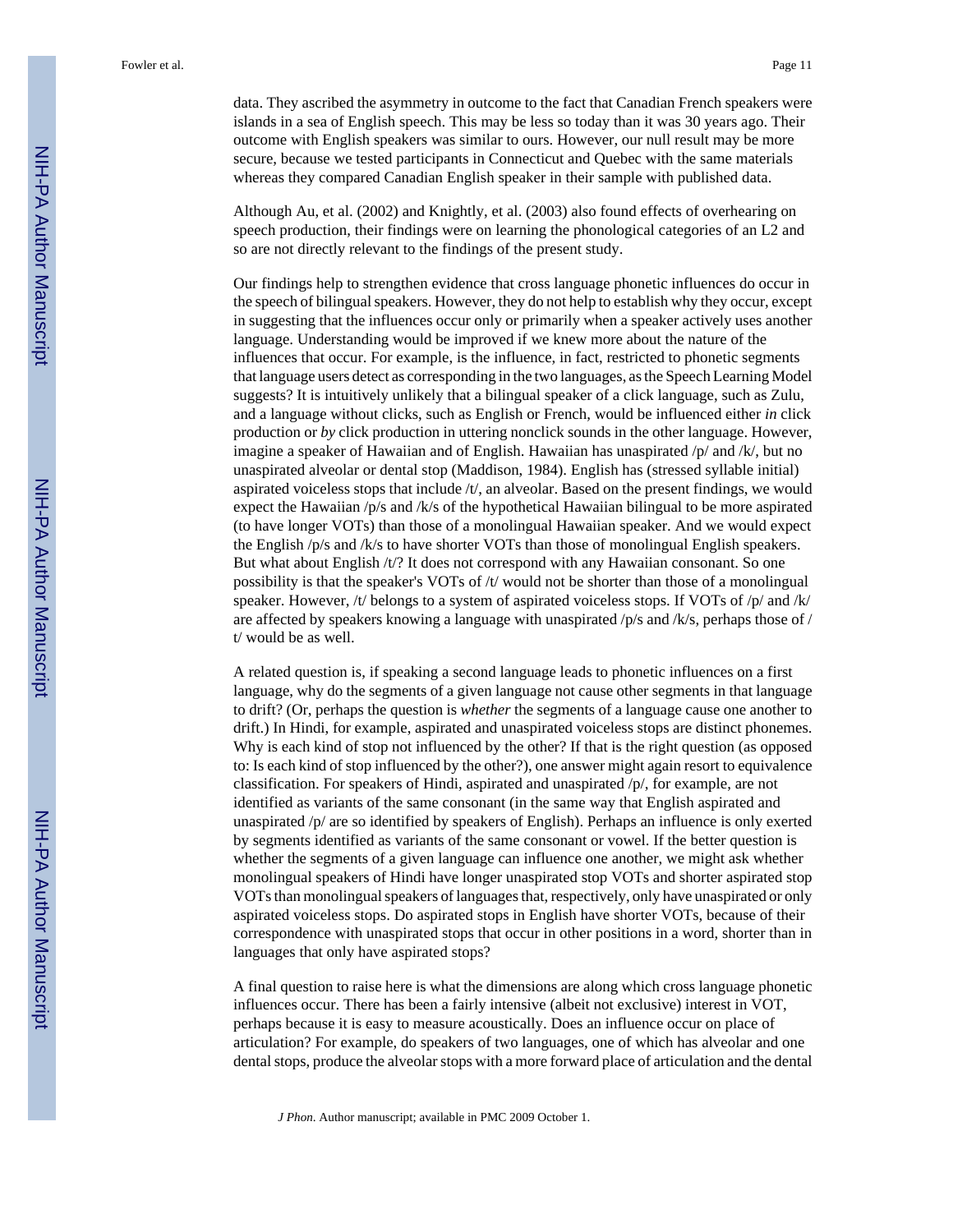stops with a more back place of articulation than monolingual speakers of each language? Do the vowel inventories of bilingual speakers' two languages show shifts in height or fronting under influence from the other language (cf. Guion, 2003)?

We leave these and other interesting questions for future research.

### **Acknowledgments**

Author Note

This research was supported by NIDCD grants DC-03782, DC –02717, and DC-04669 to Haskins Laboratories. We thank Guillaume Houle and Mark Tiede for generating and revising, respectively, the algorithm that we used to measure VOT.

# **Appendix A**

- **A.** English sentences
	- **1.** Ben bought some flowers and put them on his dining room table.
	- **2.** Seven hungry children crowded around the buffet.
	- **3.** Miranda's job was boring, and she fell asleep at her desk.
	- **4.** At the store, **Kate purchased** a **tape** recorder and a new stereo.

/kei/ (s4), /per/ (s5), /tei/ (s8)

- **5.** As recently as **two** days ago, Lucy **parked** her **car** at the grocery store, and she forgot where she left it. /tu/ (s2), /pa/ (s6), /ka/ (s8)
- **6.** Fred wore a heavy **parka** and **comfortable** boots on the hike up **Table**top Mountain. /pa/ (s6), /ko/ (s9), /te/ (s18)
- **7.** Driving along the **turn**pike, **Kayla** listened to **polkas** on the radio.

/ter/ (s6), /kei/ (s8), /po/ (s13)

**8.** On his **perch**, the **tiny** bird **called** to his mate.

/per/ (s3), /tai/ (s5), /ko/ (s8)

- **9.** Braving the raging surf, **Peter caught** a **towering** wave and rode his surfboard to shore.  $\pi$ i/ (s7), /ko/ (s9), /tau/ (s11)
- **10.** Over the holiday weekend, Marvin **performed** his magic tricks, **keeping** his brother **Tommy** amazed and amused.

/per/ (s11), /ki/ (s17), /to/ (s22)

**11.** Bonnie **covered** the stewed **tom**atoes and turned down the burner before starting to work on some **pie**s for dessert.

/ko/ (s3), /to/ (s7), /pai/ (s24)

**12.** Every **time** he sneaked down the stairs hoping to get himself a snack, **Paul's** wife caught him and handed him a **carrot** or a piece of celery.

/tai/ (s3), /po/ (s17), /ka/ (s26)

**13.** Depressed that the dentist had found three **cavities**, **Tim pestered** his mother to buy him some chocolate candy.

/ka/ (s10), /ti/ (s13), /pe/ (s14)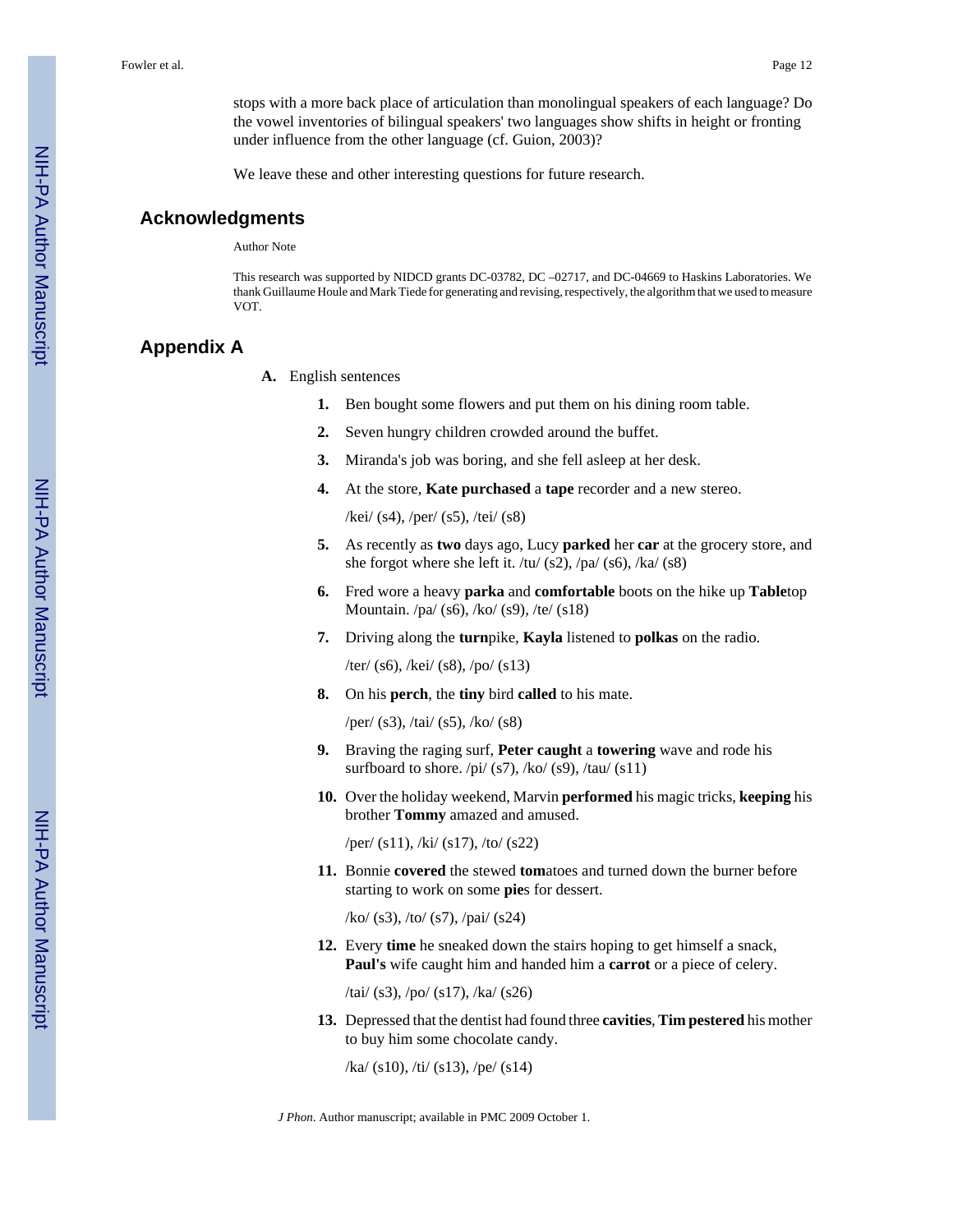- **14.** While waiting for his car to be fixed, Linda watched TV.
- **15.** Looking through the telescope, the students saw Venus.

**16.** Colin browsed in the bookstore while his sister shopped for a new briefcase.

/kei/ (s4), /per/ (s5), /tei/ (s8)

/tu/ (s2), /pa/ (s6), /ka/ (s8) /pa/ (s6), /ko/ (s9), /te/ (s13) /ter/ (s6), /kei/ (s8), /po/ (s13)

/per/ (s3), /tai/ (s5), /ko/ (s8)

/pi/ (s7), /ko/ (s9), /tau/ (s11)

/per/ (s11), /ki/ (s17), /to/ (s22)

/ko/ (s3), /to/ (s7), /pai/ (s24)

/tai/ (s3), /po/ (s17), /ka/ (s26)

 $/ka/(s10)$ ,  $\frac{\text{tr}}{\text{s}}(s13)$ ,  $\frac{\text{pe}}{\text{s}}(s14)$ 

- **B.** French sentences
	- **1.** Il a acheté des roses et les a mises dans un très beau vase.
	- **2.** Les enfants, affamés, prenaient d'assaut le buffet.
	- **3.** Son travail est si ennuyeux qu'elle s'est endormie sur son bureau.
	- **4.** Avant-hier, **Catherine** a eu **peur** des **termites** qui ont dévoré les poutres.

/ka/ (s4), /peu/ (s8), /tè/ (s10)

- **5.** C'est **tout** ce que l'ami **Paul** avait **caché** dans ses affaires : une vieille boîte d'allumettes. /tu/  $(s2)$ , /po/  $(s6)$ , /ka/  $(s9)$
- **6.** Dans la doublure de sa **parka**, il **cachait** au moins une bonne centaine de **timbres** de Bosnie-Herzégovine.

/pa/ (s7), /ka/ (s10), /tê/ (s19)

**7.** A l'autre bout du **terrain**, **Karine** dansait la **polka** avec Ronaldo.

/té/ (s6), /ka/ (s8), /po/ (13)

**8.** J'ai eu **peur** : ce **taxi** me **collait** de trop près.

/pœ/ (s3), /ta/ (s5), /ko/ (s8)

**9.** Lorsque j'ai visité **Pékin**, un **cortège** de **taoïstes** défilait devant l'ancienne cité impériale.

/pé/ (s7), /ko/ (s9), /tao/ (s13)

**10.** C'est sûrement au cours de la soirée qu'il a **perdu** le précieux **kimono** de son frère **Tobie**, un cadeau de leur grand-mère.

/pè/ (s12), /ki/ (s17), /to/ (s22)

**11.** Dans le **couvent** ce sont les **tomates** qui semblent être l'objet de tous les soins ; les nonnes s'inquiètent de leur **pâleur** cette année.

/ku/ (s3), /to/ (s8), /pa/ (s25)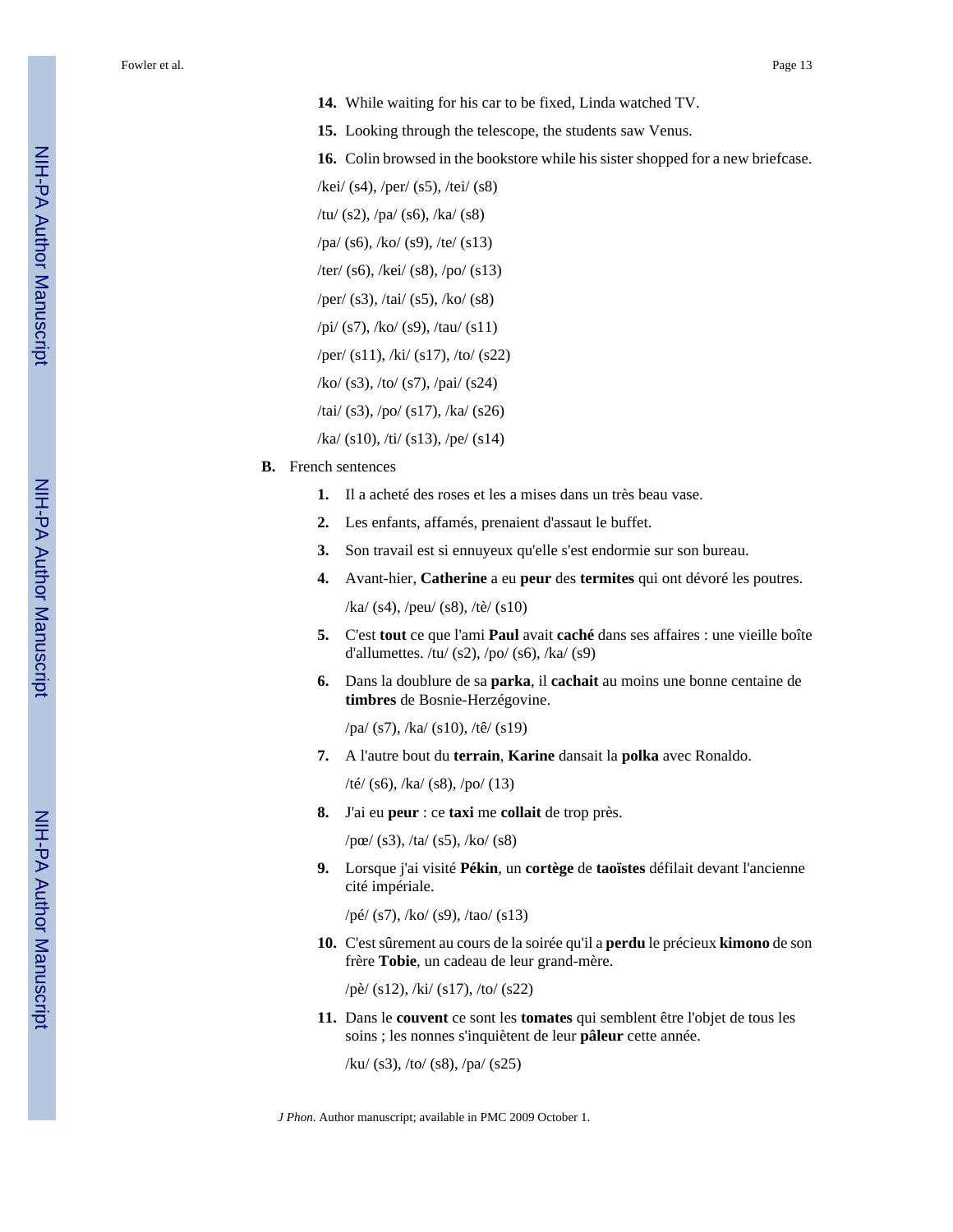**12.** Le grand **tapis** iranien aux motifs si sophistiqués, **posé** là en attendant, donnait à **Caroline** un peu de répit.

/ta/ (s3), /pa/ (s16), /ka/ (s26)

**13.** Comme le dentiste lui avait trouvé des **caries**, **Tim pestait** contre sa sœur qui lui donnait trop de bonbons.

/ka/ (s11), /ti/ (s13), /pe/ (s14)

- **14.** En attendant que le café soit prêt, Laure lisait le journal.
- **15.** Grâce au nouveau télescope, on peut voir Vénus.
- **16.** Nicolas fouinait dans les rayons de la librairie pour le plaisir.
- /ka/ (s4), /peu/ (s8), /tè/ (s10) /tu/ (s2), /po/ (s6), /ka/ (s9) /pa/ (s7), /ka/ (s10), /tê/ (s19) /té/ (s6), /ka/ (s8), /po/ (13)  $/pc/$  (s3), /ta/ (s5), /ko/ (s8) /pé/ (s7), /ko/ (s9), /tao/ (s13) /pè/ (s12), /ki/ (s17), /to/ (s22) /ku/ (s3), /to/ (s8), /pa/ (s25) /ta/ (s3), /pa/ (s16), /ka/ (s26) /ka/ (s11), /ti/ (s13), /pe/ (s13)

# **Appendix B**

We did not design our research intending to look for sex differences; accordingly, we made no effort to balance the numbers of men and women in each group. In the group of participants who are bilingual from birth, there were just three men and 12 women. Among other French speakers, there were six men and 10 women in the French L1 group, nine women and six men in the English L1 group, 11 men and five women in the monolingual group, and six men and five woment from the Parisian French monolingual group. Among English speakers, there were six men and 10 women in the French L1 group, six men and nine women in the English L1 group, 10 men and six women in the monolingual speakers from Montreal, and five men and 11 women among the monolingual speakers from Mansfield, Connecticut.

To explore any sex differences in the patterning of VOTs among our groups of participants, we performed four ANOVAs, two on data from Montreal speakers of French and two on data from Montreal speakers of English. One analysis in each language had factors speaker group, with levels : Bilingual from birth, Bilingual-L1 French, Bilingual L1 English, and Monolingual (Montreal speakers), sex, and consonant. The other two analyses compared monolingual speakers from Montreal with monolingual speakers from Paris (French) or Connecticut (English). In the following, we discuss only outcomes involving the factor sex, because other outcomes are addressed in the Results section.

In the analysis of bilingual and monolingual Montreal speakers of French, the main effect of sex did not approach significance ( $F(1, 54) = 1.18$ ,  $p = .163$ ), and no interactions involving the sex factor were significant. However, the interaction of sex by consonant approached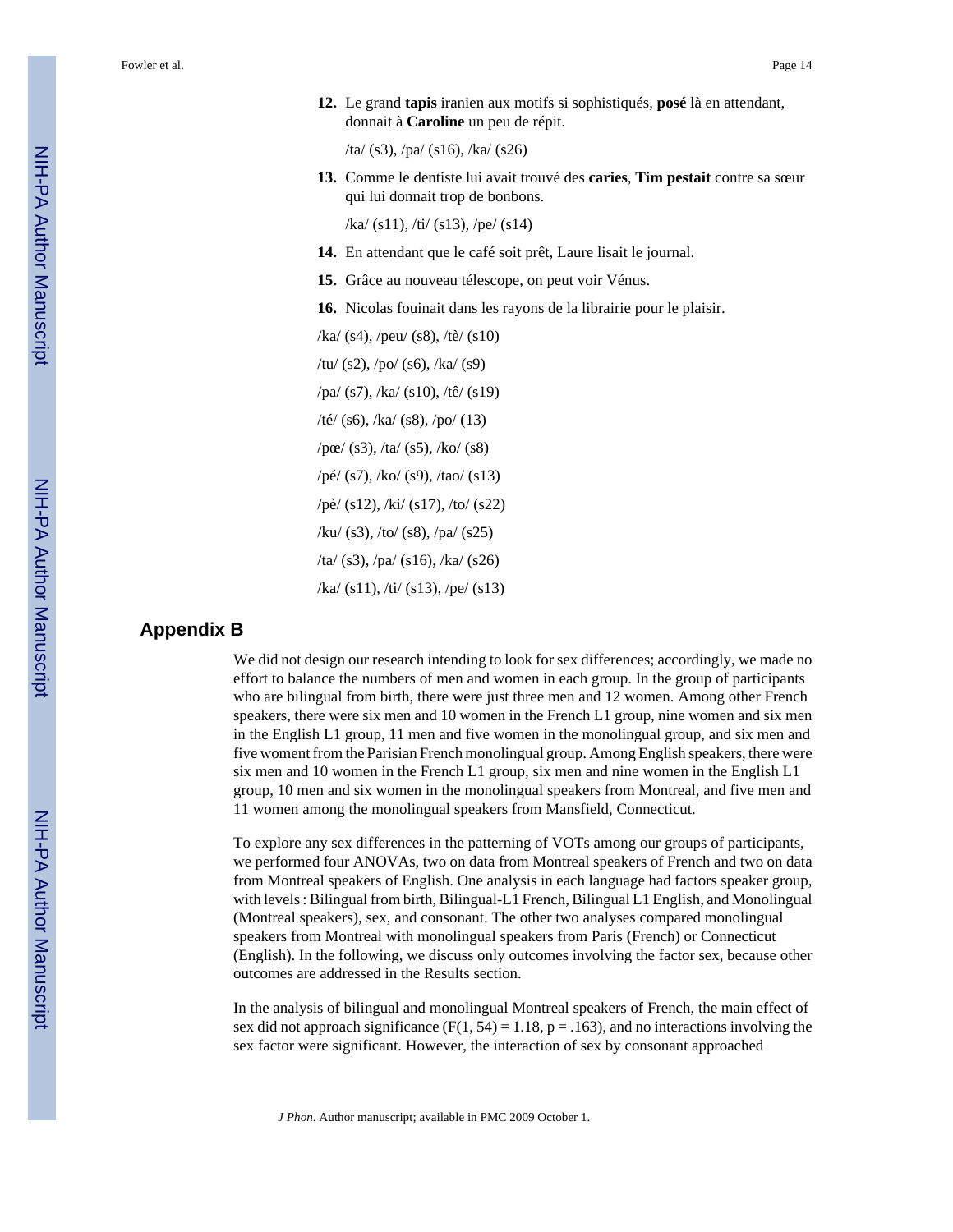significance (F(2, 108) = 3.02, p = .053), apparently because female VOTs on  $/p$  exceeded male VOTs (by 1 ms) whereas they were shorter (also by 1 ms in each case) for  $/t$  and  $/k$ .

In the analysis of bilingual and monolingual Montreal speakers of English, the outcome was similar. The main effect of sex did not approach significance  $(F<1)$ , and it did not participate in significant interactions with other factors (all Fs< 1).

In the analysis of the French monolingual groups in Montreal and Paris, the effect of sex did not approach significance ( $F(1, 23) = 1.37$ ,  $p = .25$ ), and no interactions involving the sex factor approached significance (smallest p value: .32).

In the analysis of the English monolingual groups in Montreal and Mansfield, the main effect of sex did not approach signicance  $(F<1)$ . Just one interaction, sex by consonant by group, reached significance. This was because the Mansfield women showed no difference in VOT between /t/ and /k/ whereas all other groups showed the expected longer VOT for /k/.

## **References**

- Au TK, Knightly LM, Jun SA, Oh JS. Overhearing a language during childhood. Psychological Science 2002;13:238–243. [PubMed: 12009044]
- Bourhis, R.; Giles, H. The language of intergroup distinctiveness. In: Giles, H., editor. Language, ethnicity and intergroup relations. London: Academic Press; 1977. p. 119-135.
- Caramazza A, Yeni-Komshian GH. Voice onset time in two French dialects. Journal of Phonetics 1974;2:239–245.
- Clark, H. Using language. Cambridge: Cambridge University Press; 1996.
- Condon W. An analysis of behavioral organization. Sign Language Studies 1976;13:285–318.
- Flege JE. The production of "new" and "similar" phones in a foreign language: Evidence for the effect of equivalence classification. Journal of Phonetics 1987;15:47–65.
- Flege, JE. Second-language speech learning; Theory, findings and problems. In: Strange, W., editor. Speech perception and linguistic experience: Issues in cross-langauge research. Timonium, MD: York Press; 1995. p. 233-273.
- Flege JE, Eefting W. Cross-language switching in stop consonant percption and production by Dutch speakers of English. Speech Communication 1987;6:185–202.
- Giles H. Accent mobility: Models and some data. Anthropological Linguistics 1973;15:87–105.
- Giles, H.; Coupland, N.; Coupland, J. Accommodation theory: Communication, context, and consequence. In: Giles, H.; Coupland, J.; Coupland, N., editors. Contexts of accommodation: Developments in applied sociolinguistics. Cambridge: Cambridge University Press; 1991. p. 1-68.

Goldinger SD. Echoes of echoes? An episodic theory of lexical access. Psychological Review 1998;105:251–279. [PubMed: 9577239]

- Guion S. The vowel systems of Quichua-Spanish bilinguals. Phonetica 2003;60:98–128. [PubMed: 12853715]
- Jaffe, J.; Feldstein, S. Rhythms of dialogue. New York: Academic Press; 1970.
- Knightly LM, Jun SA, Oh JS, Au TK. Production benefits of childhood overhearing. Journal of the Acoustical Society of America 2003;114:465–474. [PubMed: 12880057]
- Labov W. The social motivation of a sound change. Word 1963;19:273–309.
- LaFrance, M. Posture matching and rapport. In: Davis, M., editor. Interaction rhythms: Periodicity in Communicative Behavior. NY: Human Sciences Press; 1982. p. 279-297.
- Mack M. Consonant and vowel perception and production: Early English-French bilinguals and English monolinguals. Perception & Psychophisics 1989;46:187–200.
- Maddieson, I. Patterns of sounds. Cambridge: Cambridge University Press; 1984.
- Natale M. Convergence of mean vocal intensity in dyadic communications as a function of social desirability. Journal of Personality and Social Psychology 1975;32:790–804.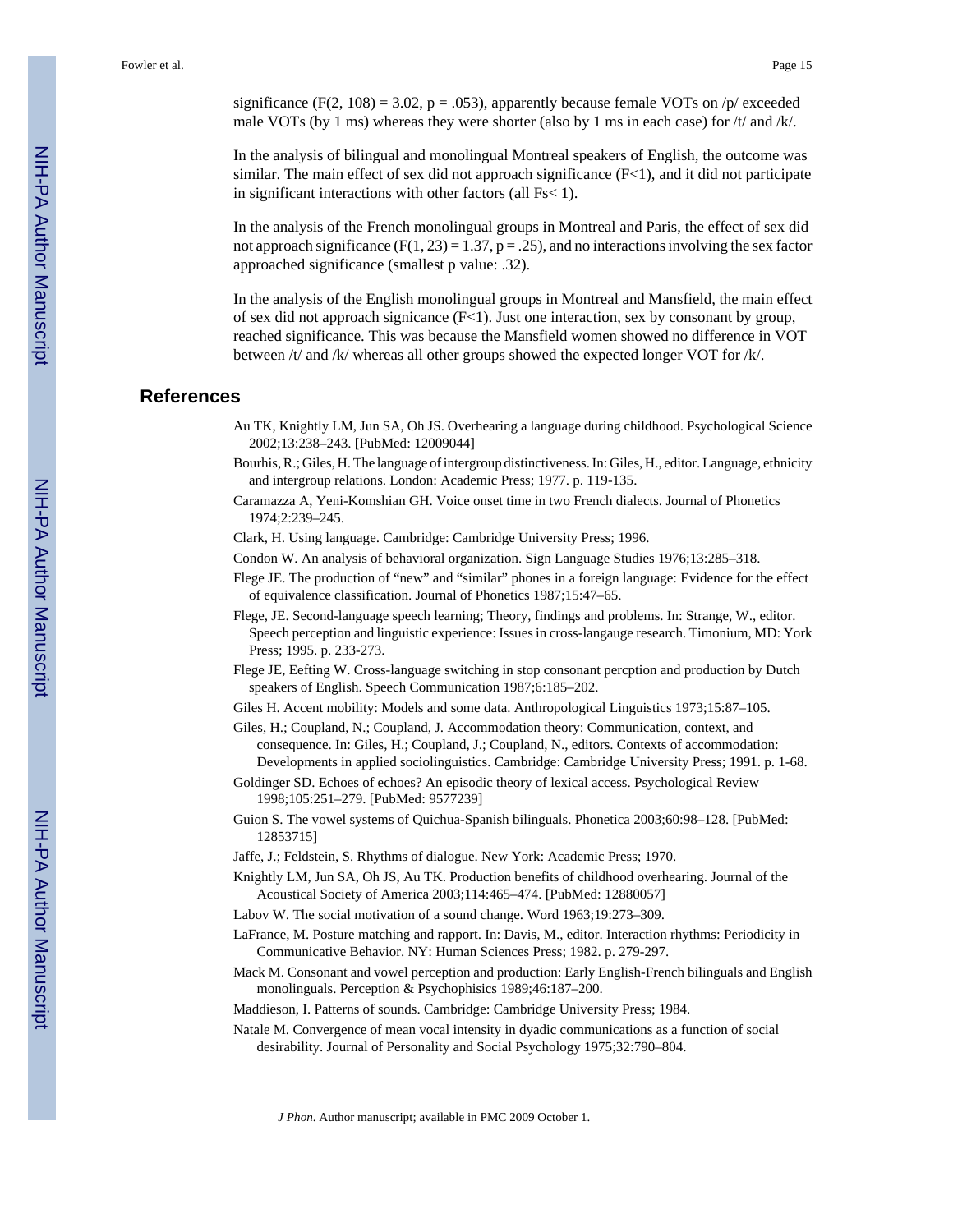- Sancier M, Fowler CA. Gestural drift in a bilingual speaker of Brazilian Portuguese and English. Journal of Phonetics 1997;25:421–436.
- Shockley K, Santana MV, Fowler CA. Mutual interpersonal postural constraints are involved in the suprapostural task of cooperative conversation. Journal of Experimental Psychology: Human Perception and Performance 2003;29:326–332. [PubMed: 12760618]
- Street, RL. Noncontent speech convergence in adult-chile interactions. In: Bostrom, RN., editor. Communication Yearbook 7. Beverly Hills, CA: Sage; 1983. p. 369-395.
- Sundara M, Polka L, Baum S. Production of coronal stops by simultaneously bilingual adults. Bilingualism: Language and Cognition 2006;9:97–114.
- Whiteside S, Henry L, Dobbin R. Sex differences in voice onset time: A developmental study of phonetic context effects in British English. Journal of the Acoustical Society of America 2004;116:1179–1183. [PubMed: 15376683]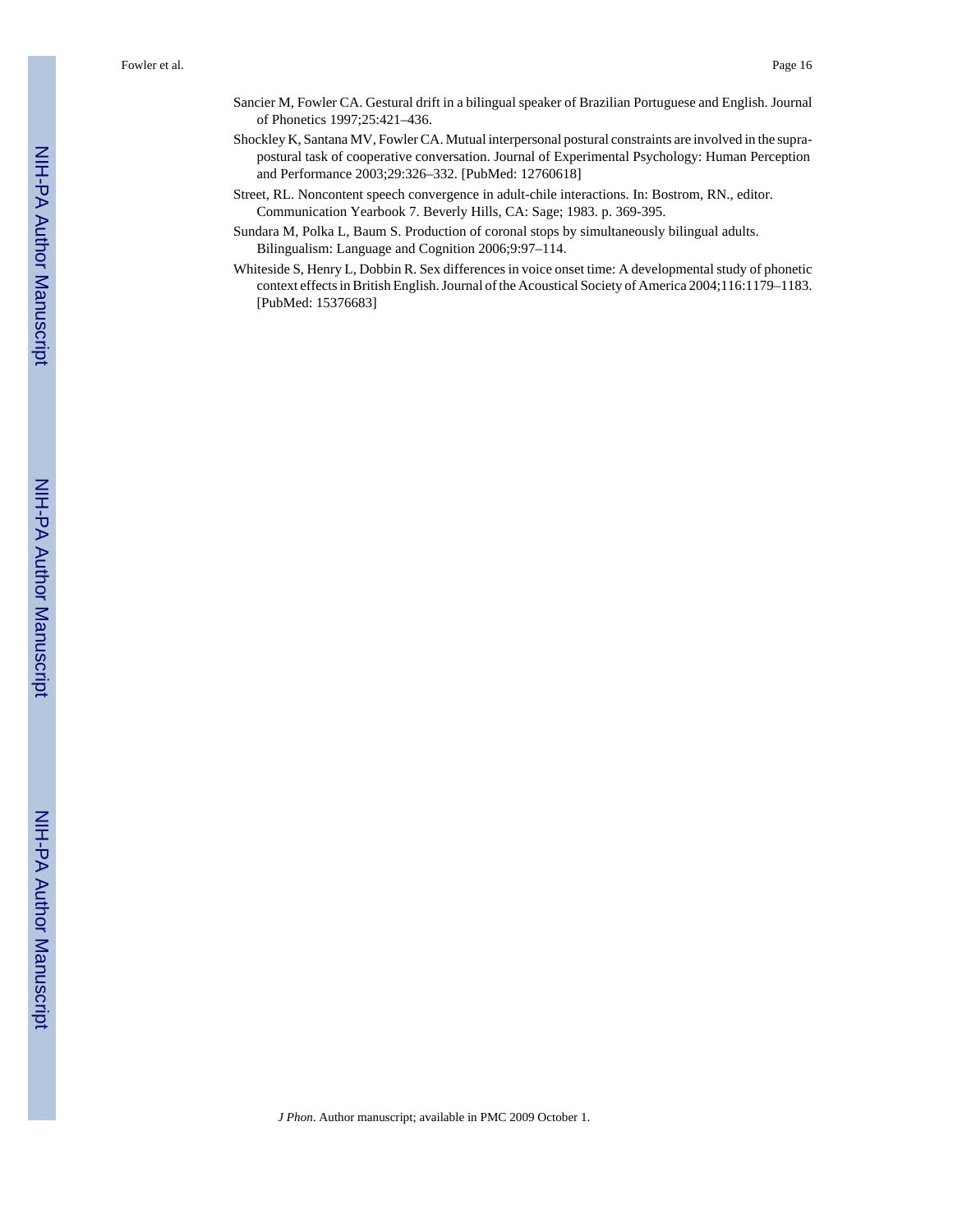NIH-PA Author Manuscript NIH-PA Author Manuscript





Voice onset times  $(\pm 1$  SEM) of simultaneous bilingual speakers and monolingual speakers of English and French from Montreal. Consonants are /p/ (top), /t/ (middle) and /k/ (bottom).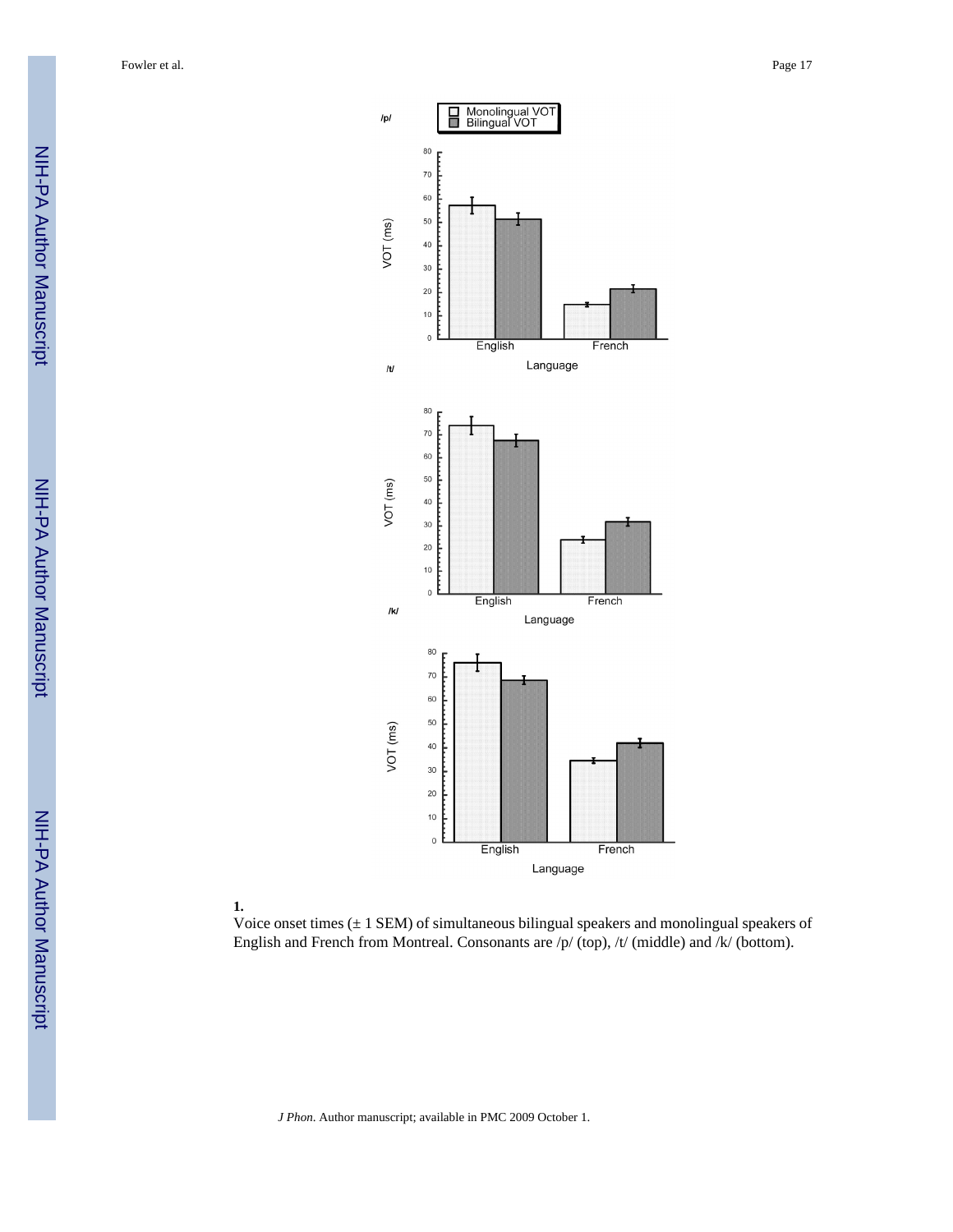

Voice onset times  $(\pm 1$  SEM) of Montreal speakers speaking French, with standard errors indicated. Data are from monolingual speakers of French, speakers who are bilingual from birth, bilingual speakers who are speaking their first learned language (Bilingual L1), and bilingual speakers speaking their second learned language (Bilingual L2).